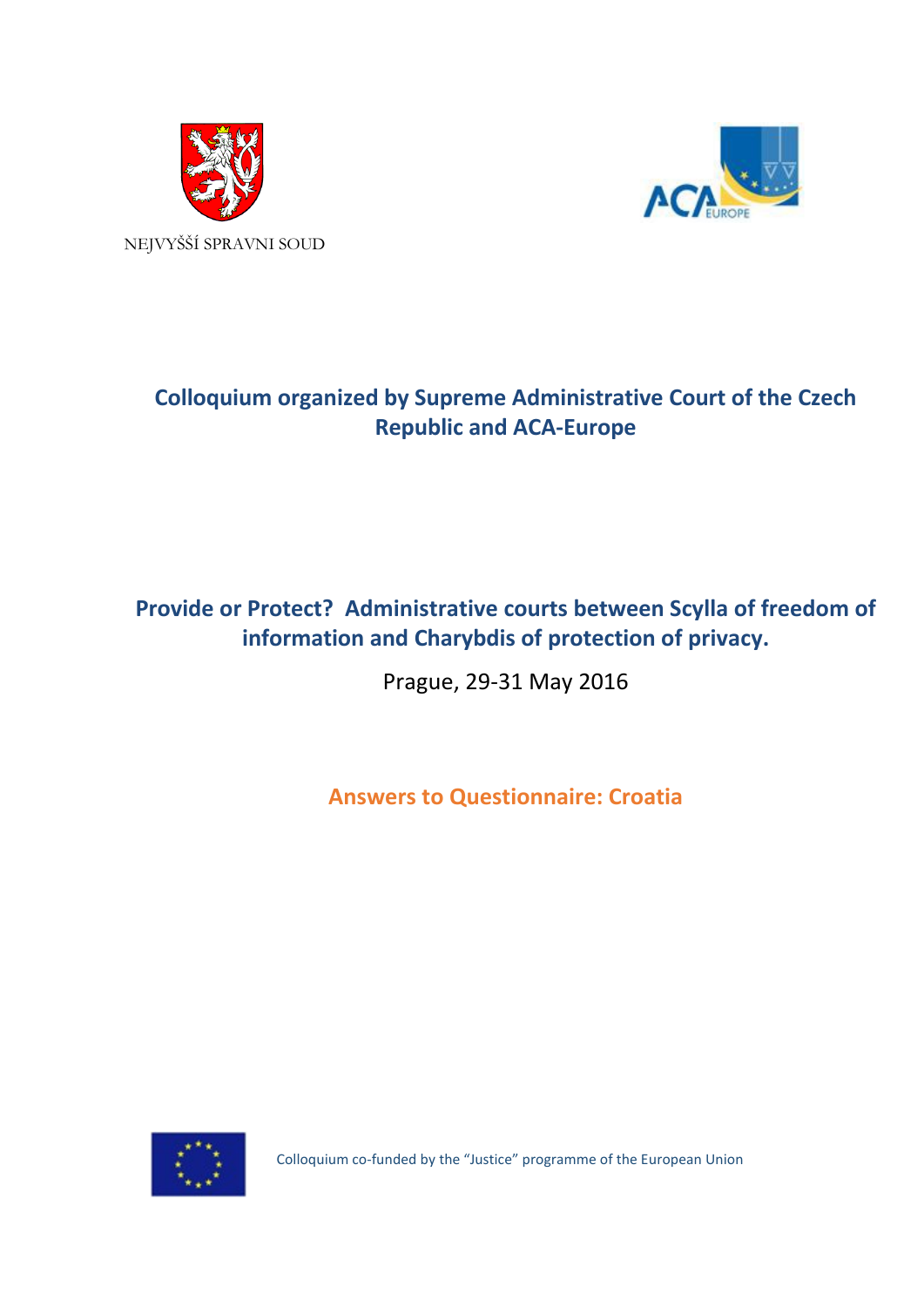# Provide or Protect? Administrative courts between Scylla of freedom of information and Charybdis of protection of privacy

### (questionnaire)

#### **Part I**

1. Is the central administrative supervision over providing information and protection of personal data carried out by one administrative authority or are there specialized authorities for each of these fields or is there an absence of such an authority in any of these areas?

*Information commissioner supervises providing information, while Croatian Personal Data Protection Agency supervises protection of personal data.*

Does the chosen model cause any application problems?

*No.*

2. What types of information are excluded from providing? Is there one regime regarding all exclusions or is there any differentiation  $-$  e.g. absolute exclusion and relative exclusion?

*Croatian Act on the right of access to information makes differentiation among types of information which are excluded from providing. There are absolute and relative exclusions of providing information.*

*Public authority bodies shall restrict access to information relating to any procedures held by the competent authorities in preliminary and criminal procedures for the duration of such procedures.*

*Public authority bodies may restrict access to information:*

*1) if the information has been classified by a degree of secrecy, pursuant to the act governing classified information;*

*2) if the information represents a trade or professional secret, pursuant to law;*

*3) if the information represents a tax secret, pursuant to law;*

*4) if the information is protected by the law governing the area of protection of personal information;*

*5) if the information is protected by regulations governing intellectual property rights, except in the case of explicit written consent of the rights holder;*

*6) if access to information has been restricted pursuant to international treaties, or pertains to information arising in procedures of concluding or acceding to international agreements or negotiations with other countries or international organisations, until the completion of such proceeding, or pertains to information arising in the area of diplomatic relations;*

*7) in other cases specified by law.*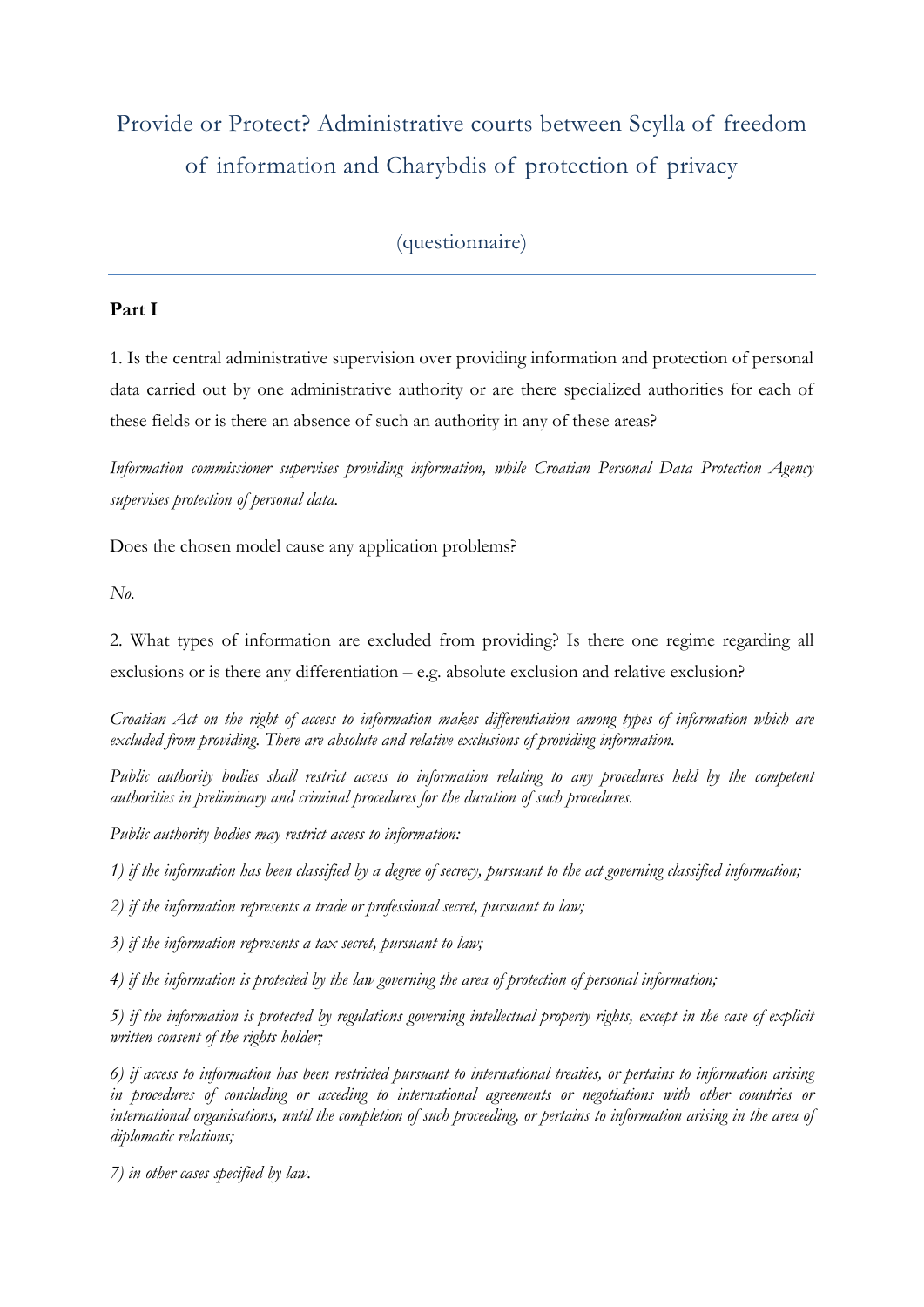*Public authority bodies may restrict access to information in the case of a reasonable doubt that its disclosure might:*

*1) prevent the efficient, independent and unbiased unfolding of court, administrative or other legally regulated proceedings, the execution of court orders or sentences,*

*2) prevent the work of the bodies conducting administrative supervision, inspectional supervision, i.e. legal supervision.*

*Public authorities may also restrict access to information when:*

*1) information on the procedure is developed within one or more high public authority bodies, and its disclosure prior to the completion of development of integral and final information could seriously threaten its development;*

*2) information arising in the procedures of alignment in the adoption of regulations and other acts, and in the exchange of positions and opinions within one or more public authority bodies, and its disclosure could lead to an incorrect interpretation of the content of the information, threaten the process of adoption of the regulation or act, or freedom to give an opinion and express a position.*

3. Are there any types of subjects governed by private law that have duty to provide information? If the answer is affirmative, what kind of subjects and what kind of information?

*Legal entities established by the Republic of Croatia or the local and regional self-government units, legal entities engaged in public service, legal entities entirely funded by the state budget or the budget of the local and regional selfgovernment units, as well as companies in which the Republic of Croatia or the local and regional self-government units hold individual or joint majority ownership, are obliged to provide an information.*

4. Are the salaries of the employees of the public sector subject to the right to free access to information as well? Does this cause any application problems regarding the personal data protection?

*Information commissioner states that gross salaries are subject to the right to free access to information, while the elements of that salary are not (e.g. benefits, amount of credit, etc.). There was no administrative dispute of that issue yet.*

5. Is the trade secret excluded from the free access to information?

*Public authority bodies may restrict access to information if the information represents a trade or professional secret, pursuant to law.*

6. Are documents that are subject of intellectual property excluded from the free access to information?

*Public authority bodies may restrict access to information if the information is protected by regulations governing intellectual property rights, except in the case of explicit written consent of the rights holder.*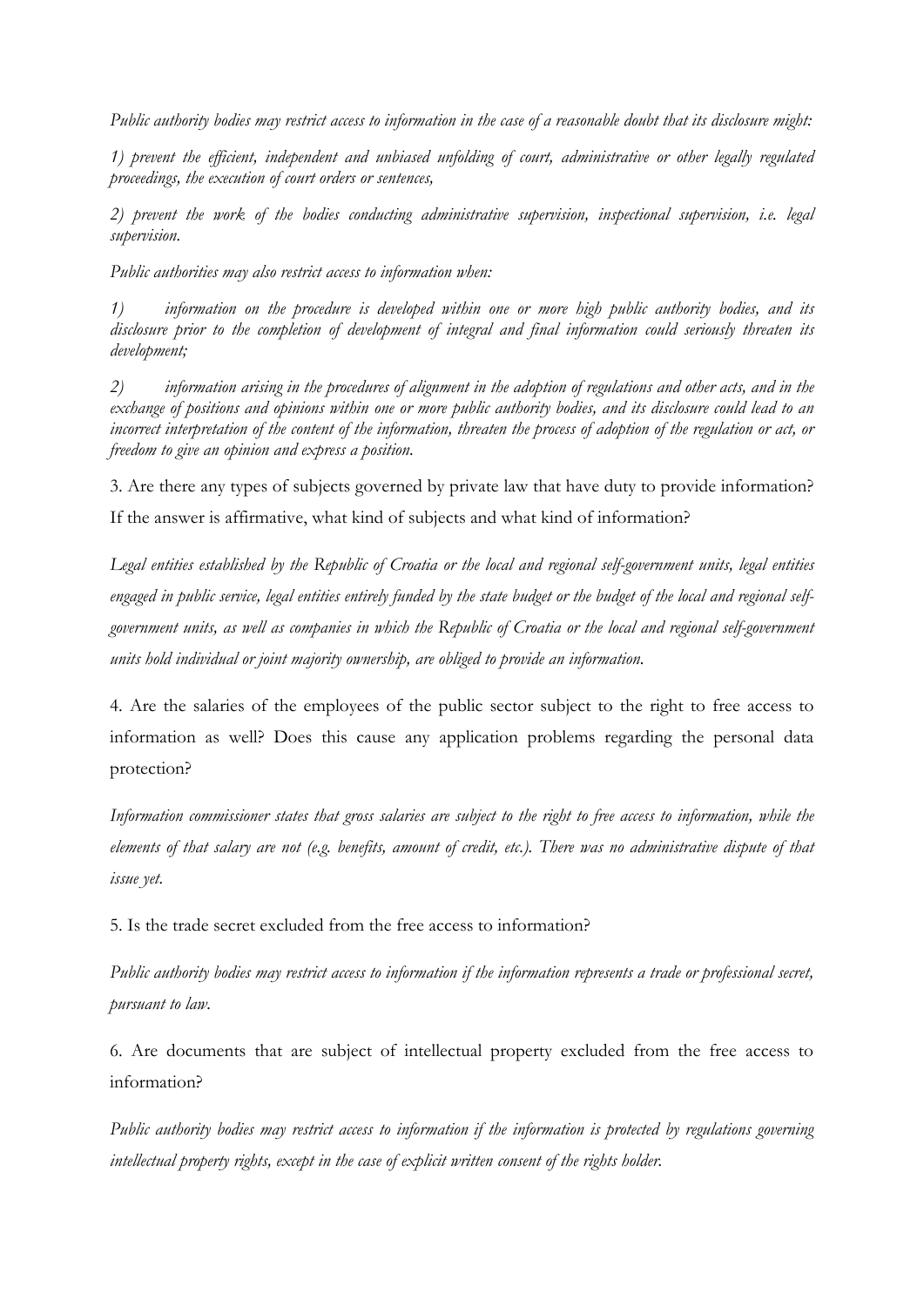7. Does the right to free access to information cover as well the parts of an administrative file that contain data related to individuals or are these data protected? In which areas of public administration does this cause problems?

*The right to free access to information does not cover the parts of an administrative file which contains data related to individuals. At the moment we are not aware of any specific problem related to that.*

8. Are data related to criminal proceedings or administrative delict proceedings or any data of quasi-criminal nature (typically files of secret police departments from the times of antidemocratic past) excluded from the right to free access to information?

*The public authority bodies shall restrict access to information relating to any procedures held by the competent bodies in preliminary and criminal proceedings for the duration of the respective procedures. Public authority bodies may restrict access to information if the information has been classified by a degree of secrecy, in accordance with the law regulating classified information.*

#### **Part II**

#### 9. Public availability of decisions

9.1 Are there any sorts of decisions in your jurisdiction that are not published at all (e.g. decisions with classified status or other decisions with restricted access)? If so, please describe typical cases and give indicative statistic that can illustrate the frequency and relevance of such cases.

*Under the current law, administrative courts are obliged to publish only certain judgements (e. g. in the matters of electronic communications, judgements by which the general act is revoked, …). Other decisions can be published in case law book or on the web site of the Court (see under 9.3.) depending on importance in legal argumentation.*

9.2 If a third person (not a party of respective case) wants to obtain your decision, what is the procedure? On-line availability of decisions is to be discussed below, so kindly describe here only other options (e.g. whether it is possible to ask for a decision by snail-mail, whether any fee apply etc.)

*Any third person can obtain Court's decision. No specific procedure neither any fee is required. The decision can be asked by an e-mail or written apply. The obtained decision is anonymized.*

9.3 Is there any official collection of selected decisions of you instance (apart on-line publication of decisions – see below)? If so, please describe in detail the procedure of its issue. In particular,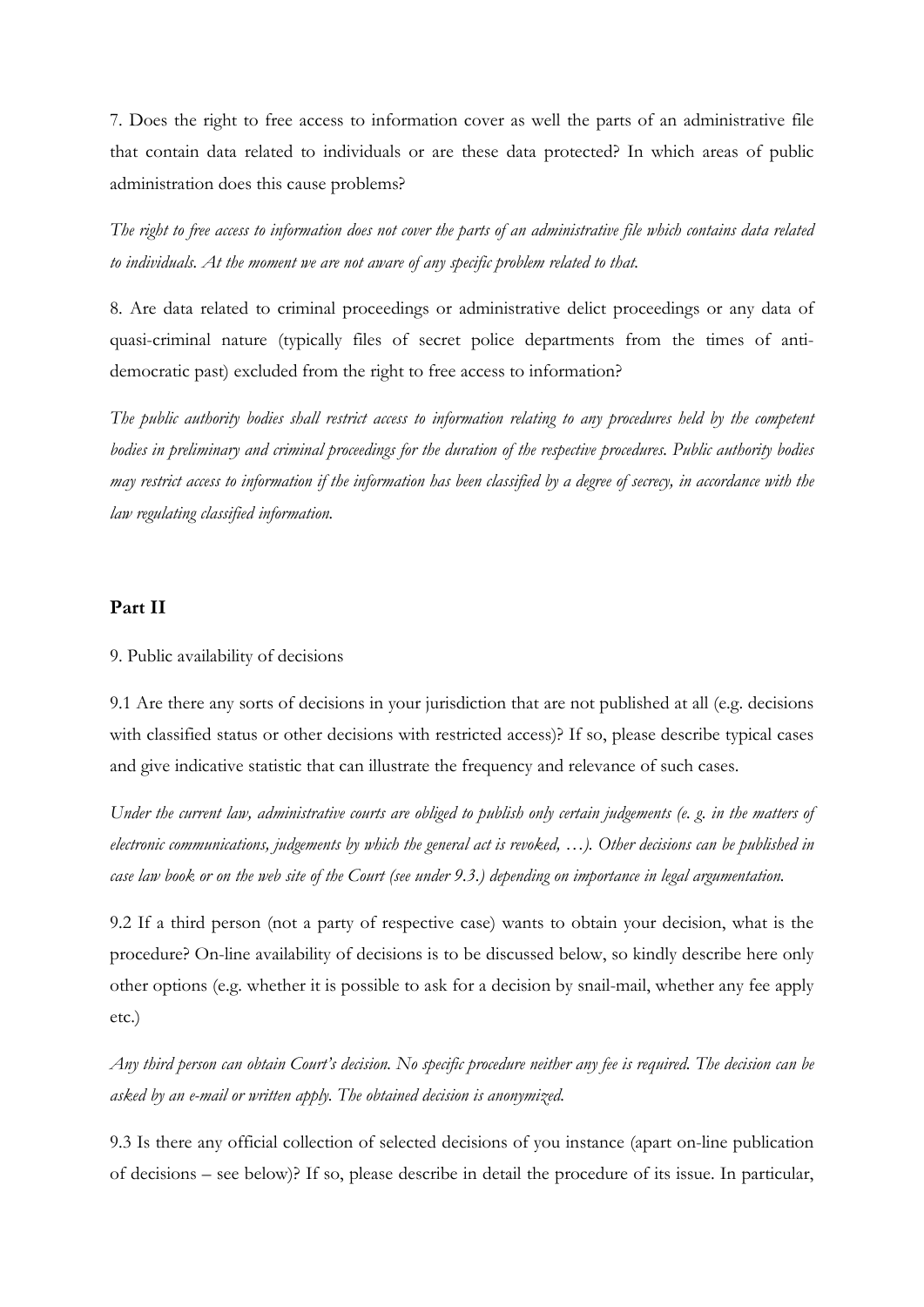please focus on the selection process of decisions that are to be published, the frequency of publication and the form of publication. Indicate, whether the collection is published directly by your instance, by some other public body or by an independent publisher. If the collection is published by an independent publisher, please describe the form of cooperation (i.e. whether the publisher has exclusive rights to publish the collection, whether the publisher does any editing of published decisions etc.) Are decisions that are chosen for the publication regarded more relevant by your instance or by general public?

*High administrative court annually edits book of collected decisions. The book contains extracts of a selected decisions with digesta from decisions. All decisions are anonymized. Decisions are selected by presidents of Court's departments and Court's office for researching the case law.*

*The case law book is published by an independent publisher who publishes Croatian official gazette. The cooperation between the Court and publisher is based on a contract and publisher has got exclusive rights to the collection. The publisher makes only proofreading in the digesta, but not in the reasoning of the selected decisions.*

*The case law book is important for all administrative courts but also for general public (i. e. parties in administrative dispute).*

#### 10. Editing and anonymization of decisions

10.1 Do you anonymize published decisions? If so, please describe in detail the procedure. In particular, please describe who is in charge of anonymization, whether there are any particular statutory or other rules governing anonymization (apart general privacy/data protection rules) and what data are anonymized.

*Published decisions are anonymized, except published judgements by which the general act is revoked (according to Act on administrative disputes) or other decisions which must be published according to special laws. These judgements are published in Official gazette of the Republic of Croatia.*

*Anonymization is done by Court's advisors who are working in Court's office for researching the case law. Anonymization rules are proscribed by the President of the Supreme Court of the Republic of Croatia.*

10.2 If anonymization practice changes, does it affect already published decisions (i.e. are past decisions subsequently anonymized/de-anonymized with every change of anonymization rules)?

*It depends on the provisional rules of the new act.*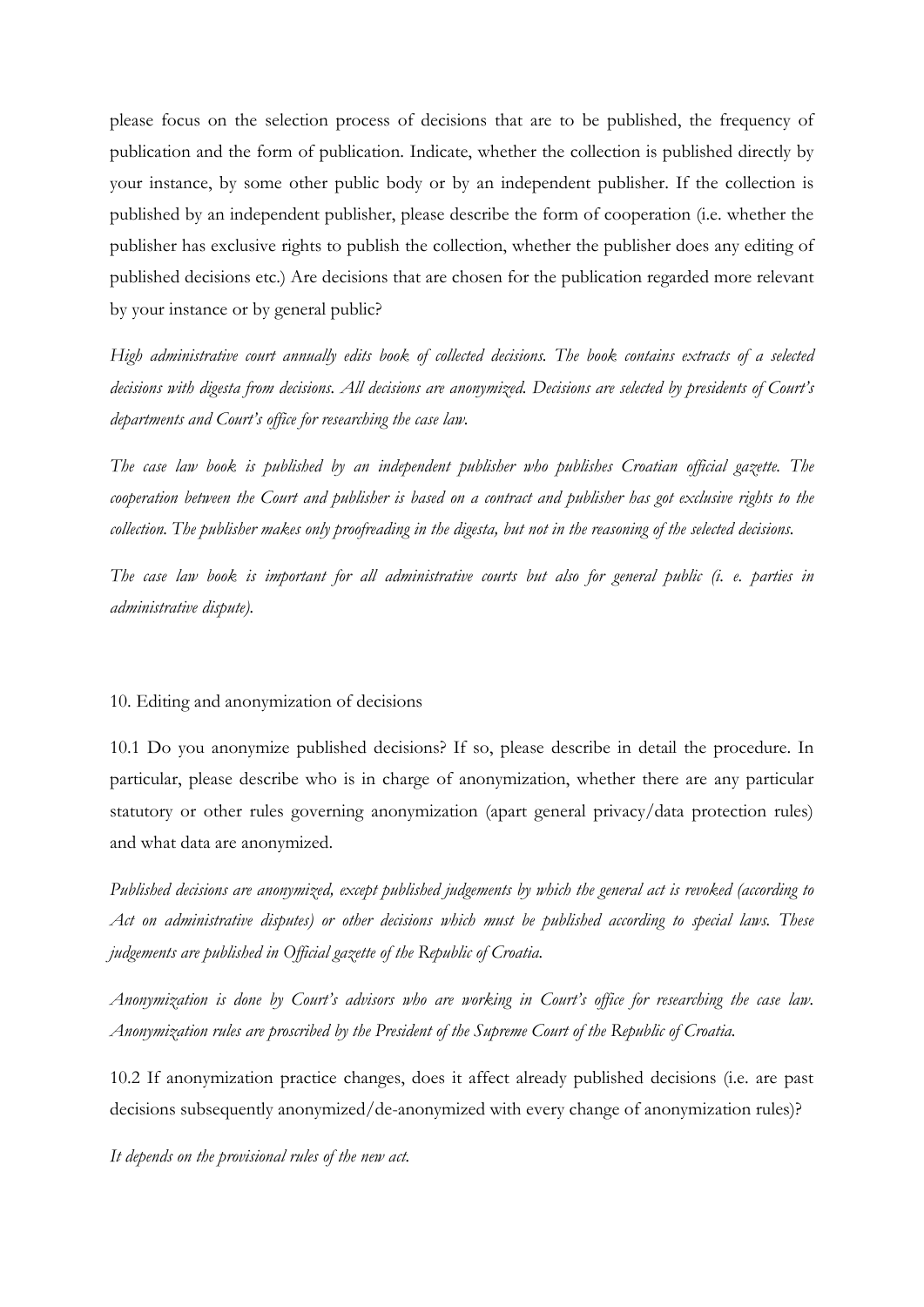10.3 Describe any subsequent problematic issues that you noted in your jurisdiction regarding the anonymization (e.g. different practices of different supreme instances, strong public debates, impact of de-anonymization of decisions by media etc.)

*The problem can arise in anonymization of decisions regarding lawfulness of general act: i. e. local representative body is anonymized, while local official gazette is not. So, according to local official gazette, representative body can be recognized.*

10.4 Do you edit published decisions? If so, please describe in detail the procedure. In particular, please describe who is in charge of editing, what information is added/removed in the process of editing (incl. metadata).

*As it is mentioned above, the case law book has been edited each year. For other answers please see point 9.3 of this questionnaire.*

10.5 Has the development of the right to be forgotten affected in any way the anonymization or publication of your decisions? If not, is it a topic that is being considered in your jurisdiction with regards to the publication of court decisions?

*No, the right to be forgotten was not considered in our jurisdiction with regards to the publication of court decisions.*

#### 11. On-line publication of decisions

11.1 Are decisions of your instance available on-line? If so, please indicate whether on-line all or only selected decisions are published on-line (if only selected decisions are published, please describe the procedure of their selection).

*Only selected decisions concerning protection of subjective rights are available on-line while all decisions concerning lawfulness of general acts are available on-line. Decisions are selected by Court's office for researching the case law in cooperation with the presidents of Court's departments. Selection depends on the law argumentation in the decision.*

11.2 Describe the form of on-line publication of you decisions. In particular, indicate whether your decisions are published through your own website or whether it is done through some different on-line service (e.g. through a common platform operated by a ministry of justice, by a judicial council etc.) Kindly add also sample screenshot(s) or link(s).

*The decisions are published through the Court's website:<http://www.upravnisudrh.hr/praksa/frames.php>*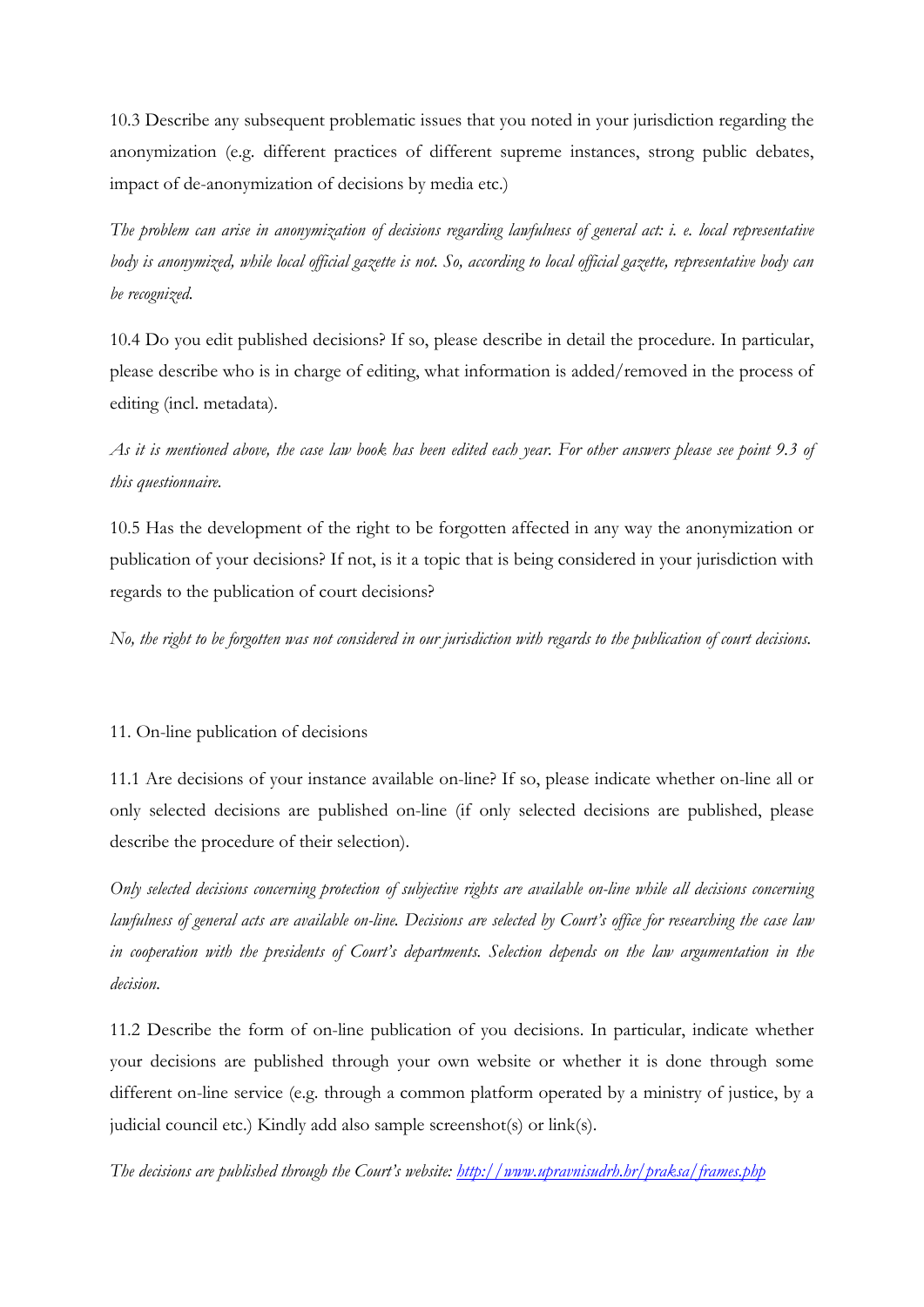11.3 What are available file formats in which your decisions are available on-line? Apart enumerating particular file formats, kindly indicate whether your instance systematically sticks to any commonly accepted open data policy. Also, please indicate whether your instance publishes on-line only individual decisions or whether whole datasets are available to the public for further re-use. If datasets are available for further re-use but not publically, please describe to whom and under what conditions such datasets are made available.

*The decisions are available in HTLM file format. The Court systematically sticks to commonly accepted open data policy. Whole datasets of the Court are available to the public.*

#### 12. Public availability of other documents

12.1 Are there published on-line personal information about members of your instance? In particular, please describe whether there are CVs available, in which length and form (e.g. on a court website) and eventually what information is regularly published (e.g. education, memberships, political beliefs, marital status etc.) Also, please indicate whether the publication of information about members of your instance is compulsory, whether the members of your instance are free to decide about the structure and content of such information and whether you noted any issues in that regards (e.g. there was a big debate in the Czech Republic over the publication of past membership of the judges in the communist party). Please add a sample link or a screenshot of how such personal information about a member of your instance looks like.

## *Personal information about members of the Court is not published on-line. Only names of the judges and Court's advisors are available on-line.*

12.2 Which case-related documents other than decisions of your instance are published on-line (e.g. dissenting opinions, advocate general submissions, submissions of parties, records of chamber deliberations etc.)? Please, describe how these documents are published, i.e. where and in which format (e.g. on a website through a search form, in open data formats, etc.). If your instance publishes these documents in open formats, kindly provide a sample link to a particular dataset.

*Except decisions, on-line are available legal interpretations adopted at a convention of all judges of the Court or a Court's department. They are published in an open data format:*